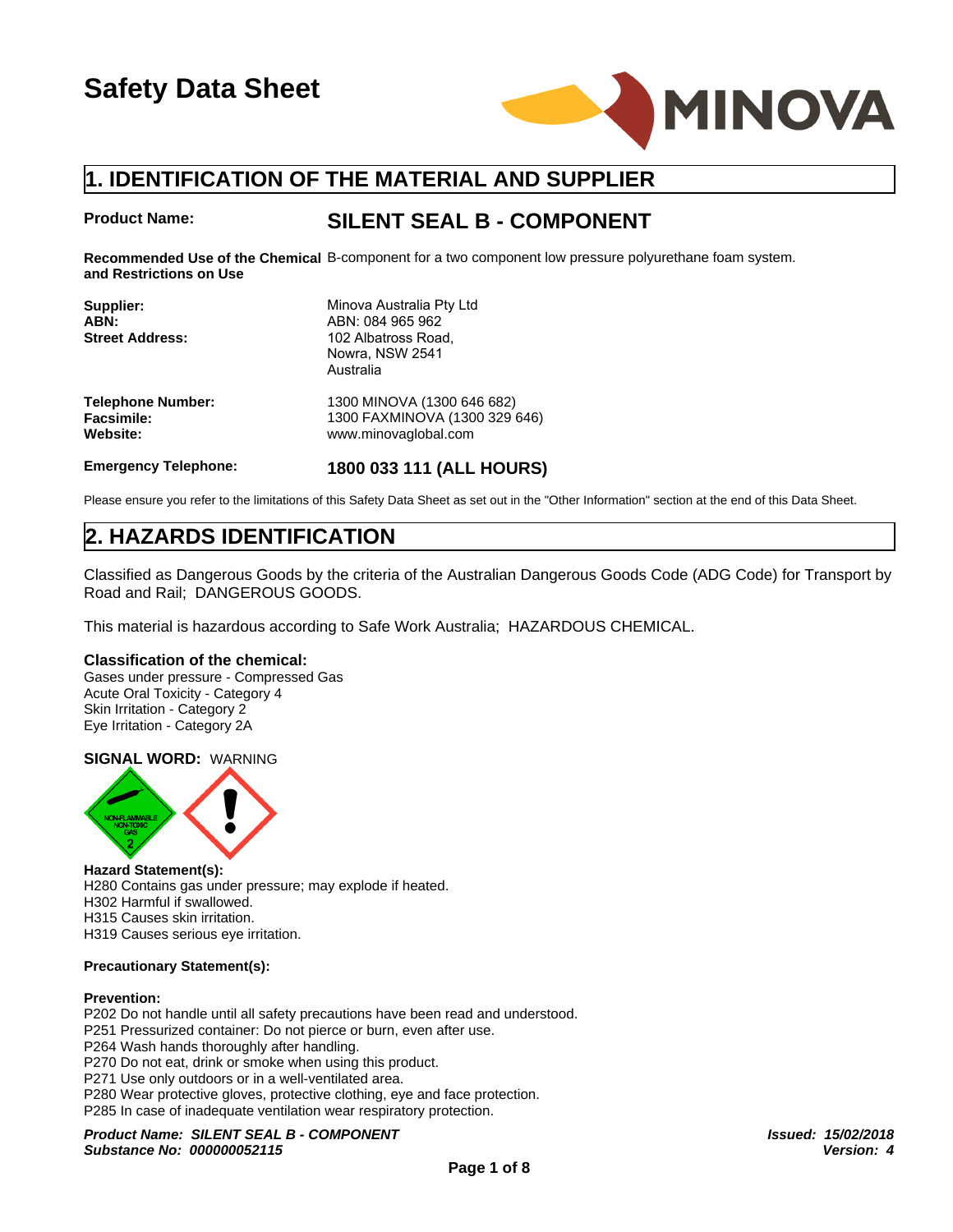

#### **Response:**

P301+P312 IF SWALLOWED: Call a POISON CENTER or doctor/physician if you feel unwell. P330 Rinse mouth. P302+P352 IF ON SKIN: Wash with plenty of soap and water. P332+P313 If skin irritation occurs: Get medical advice/attention. P305+P351+P338 IF IN EYES: Rinse cautiously with water for several minutes. Remove contact lenses, if present and easy to do. Continue rinsing. P337+P313 If eye irritation persists: Get medical advice/attention. P321 Specific treatment (see First Aid Measures on Safety Data Sheet).

P362 Take off contaminated clothing and wash before reuse.

#### **Storage:**

P405 Store locked up.

P410+P403 Protect from sunlight. Store in a well-ventilated place.

**Disposal:**

P501 Dispose of contents and container in accordance with local, regional, national, international regulations.

**Poisons Schedule (SUSMP):** None allocated.

### **3. COMPOSITION AND INFORMATION ON INGREDIENTS**

| <b>Components</b>                          | <b>CAS Number</b> | <b>Proportion</b> | <b>Hazard Codes</b> |
|--------------------------------------------|-------------------|-------------------|---------------------|
| Tris(2-chloro-1-methylethyl)phosphate      | 13674-84-5        | 20-40%            | H302 H412           |
| $ 1,1,1,2$ -Tetrafluoroethane              | 811-97-2          | $10 - 20%$        | H <sub>280</sub>    |
| 2,2'-Oxybis(ethanol) (Diethylene glycol)   | 111-46-6          | 5-10%             | H <sub>302</sub>    |
| Propellant (Nitrogen)                      | 7727-37-9         | < 10%             |                     |
| Tertiary amine                             | 3030-47-5         | $1 - 5%$          | H302 H311 H314      |
| Ingredients determined not to be hazardous |                   | to 100%           |                     |

# **4. FIRST AID MEASURES**

For advice, contact a Poisons Information Centre (e.g. phone Australia 131 126; New Zealand 0800 764 766) or a doctor.

#### **Inhalation:**

Remove victim from area of exposure - avoid becoming a casualty. Remove contaminated clothing and loosen remaining clothing. Allow patient to assume most comfortable position and keep warm. Keep at rest until fully recovered. If patient finds breathing difficult and develops a bluish discolouration of the skin (which suggests a lack of oxygen in the blood - cyanosis), ensure airways are clear of any obstruction and have a qualified person give oxygen through a face mask. Apply artificial respiration if patient is not breathing. Seek immediate medical advice.

#### **Skin Contact:**

If skin or hair contact occurs, immediately remove any contaminated clothing and wash skin and hair thoroughly with running water. If swelling, redness, blistering or irritation occurs seek medical assistance.

#### **Eye Contact:**

If in eyes, hold eyelids apart and flush the eye continuously with running water. Continue flushing until advised to stop by a Poisons Information Centre or a doctor, or for at least 15 minutes. Use lukewarm water if possible.

#### **Ingestion:**

Rinse mouth with water. If swallowed, do NOT induce vomiting. Give a glass of water. Never give anything by the mouth to an unconscious patient. Seek medical assistance.

*Product Name: SILENT SEAL B - COMPONENT Substance No: 000000052115*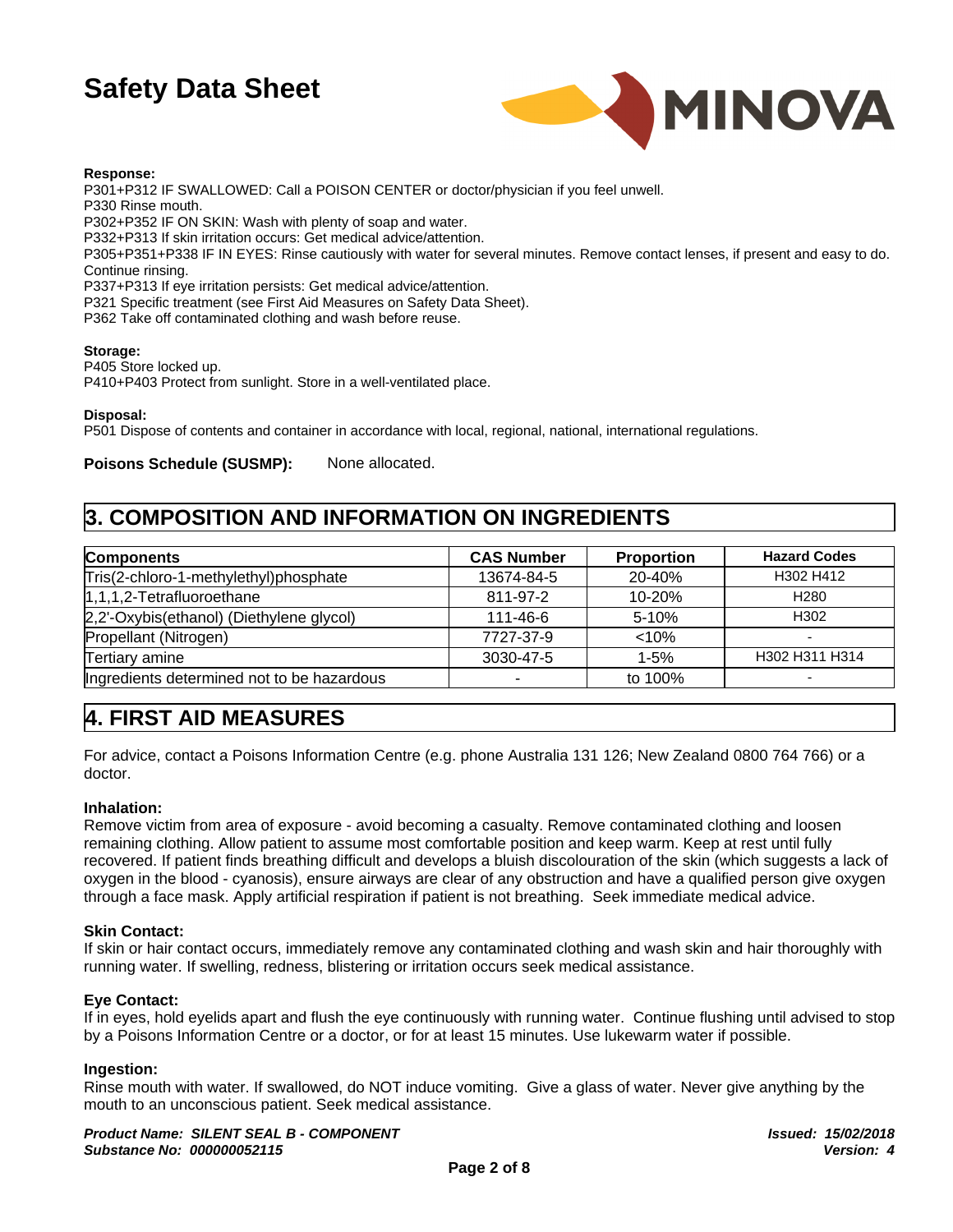

### **Indication of immediate medical attention and special treatment needed:**

Treat symptomatically. Effects may be delayed.

Epinephrine and other sympathomimetic drugs should be avoided following exposure to high propellant concentrations as cardiac arrhythmias may result with possible subsequent cardiac arrest. The use of other drugs with less arrhythmogenic potential should be considered. If sympathomimetic drugs are administered, observe victim for the development of cardiac arrhythmias.

# **5. FIRE FIGHTING MEASURES**

#### **Suitable Extinguishing Media:**

Fine water spray, normal foam, dry agent (carbon dioxide, dry chemical powder).

#### **Hazchem or Emergency Action Code:** 2ZE

#### **Specific hazards arising from the chemical:**

Combustible material. In a fire or if heated, a pressure increase will occur and the container may burst. On burning will emit toxic fumes, including those of hydrogen cyanide, hydrogen fluoride, oxides of carbon, aldehydes and oxides of nitrogen.

#### **Special protective equipment and precautions for fire-fighters:**

If safe to do so, remove containers from path of fire. Keep people away from and upwind of fire. Fire fighters to wear self-contained breathing apparatus and suitable protective clothing if risk of exposure to vapour or products of combustion. Keep containers cool with water spray.

# **6. ACCIDENTAL RELEASE MEASURES**

#### **Emergency procedures/Environmental precautions:**

Isolate spill or leak area immediately. Clear area of all unprotected personnel. Shut off all possible sources of ignition. Work up wind or increase ventilation. Do not allow container or product to get into drains, sewers, streams or ponds. If contamination of sewers or waterways has occurred advise local emergency services.

#### **Personal precautions/Protective equipment/Methods and materials for containment and cleaning up:**

Slippery when spilt. Avoid accidents, clean up immediately. Wear protective equipment to prevent skin and eye contact and breathing in vapours. Work up wind or increase ventilation. Contain - prevent run off into drains and waterways. Use absorbent (soil, sand or other inert material). Collect and place into approved, properlly labelled open-head metal containers or drums for disposal. Wash area down with detergent and excess water.

## **7. HANDLING AND STORAGE**

### **Precautions for safe handling:**

The product may be handled only by appropriately trained personnel. Read label before use. Avoid skin and eye contact and breathing in vapour, mists and aerosols. Use only in a well-ventilated area. Wear respiratory protection when handling. Do not puncture or incinerate. Contents under pressure.

#### **Conditions for safe storage, including any incompatibilities:**

Store in a cool, dry, well ventilated place and out of direct sunlight. Store away from incompatible materials described in Section 10.Store between 16°C and 32°C. Products stored below 16°C or above 32°C must be given adequate time to warm up/cool down. Protect from temperatures above 50°C. Protect from freezing. Protect containers from physical damage. Store containers in upright position. Keep containers closed when not in use - check regularly for leaks.

## **8. EXPOSURE CONTROLS/PERSONAL PROTECTION**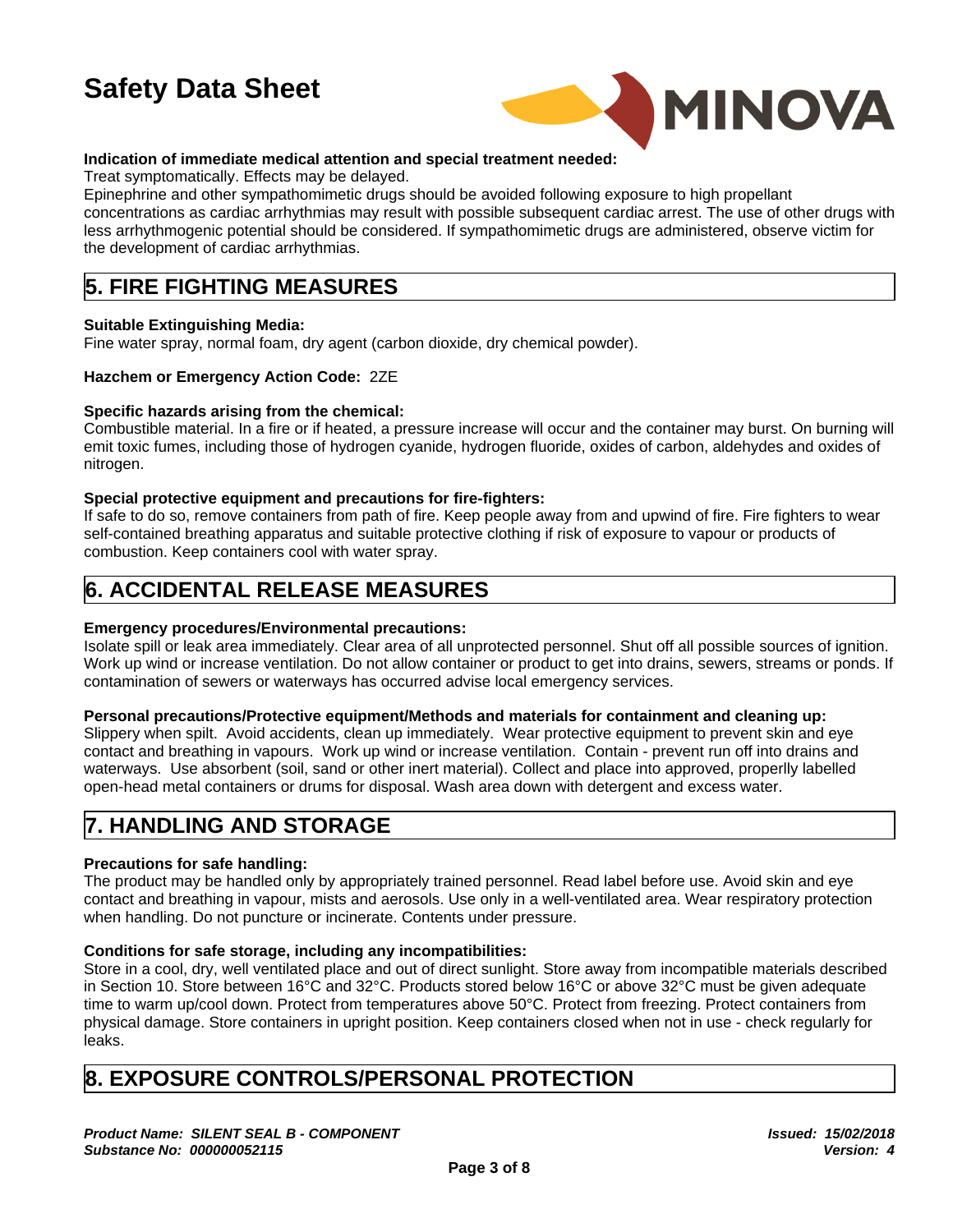

**Control Parameters:** No value assigned for this specific material by Safe Work Australia. However, Workplace Exposure Standard(s) for constituent(s):

Diethylene glycol: 8hr TWA = 100 mg/m<sup>3</sup> (23 ppm) 1,1,1,2-Tetrafluoroethane (HFC 134a): 8hr TWA = 4240 mg/m<sup>3</sup> (1000 ppm)

As published by Safe Work Australia Workplace Exposure Standards for Airborne Contaminants.

TWA - The time-weighted average airborne concentration of a particular substance when calculated over an eight-hour working day, for a five-day working week.

These Workplace Exposure Standards are guides to be used in the control of occupational health hazards. All atmospheric contamination should be kept to as low a level as is workable. These workplace exposure standards should not be used as fine dividing lines between safe and dangerous concentrations of chemicals. They are not a measure of relative toxicity.

#### **Appropriate engineering controls:**

Ensure ventilation is adequate and that air concentrations of components are controlled below quoted Workplace Exposure Standards. Use with local exhaust ventilation or while wearing organic vapour/particulate respirator.

If in the handling and application of this material, safe exposure levels could be exceeded, the use of engineering controls such as local exhaust ventilation must be considered and the results documented. If achieving safe exposure levels does not require engineering controls, then a detailed and documented risk assessment using the relevant Personal Protective Equipment (PPE) (refer to PPE section below) as a basis must be carried out to determine the minimum PPE requirements.

#### **Individual protection measures, such as Personal Protective Equipment (PPE):**

The selection of PPE is dependent on a detailed risk assessment. The risk assessment should consider the work situation, the physical form of the chemical, the handling methods, and environmental factors.

OVERALLS, SAFETY SHOES, CHEMICAL GOGGLES, GLOVES, RESPIRATOR.



Wear overalls, chemical goggles and impervious gloves. Use with adequate ventilation. If determined by a risk assessment an inhalation risk exists, wear an organic vapour/particulate respirator or an air supplied mask meeting the requirements of AS/NZS 1715 and AS/NZS 1716. Available information suggests that gloves made from the following material(s) should be suitable for intermittent contact, however, due to variations in glove construction and local conditions, a final assessment should be made by the user: nitrile-butadiene rubber, butyl rubber, polyethylene, neoprene, PVC. Always wash hands before smoking, eating, drinking or using the toilet. Wash contaminated clothing and other protective equipment before storage or re-use.

## **9. PHYSICAL AND CHEMICAL PROPERTIES**

**Physical state:**

Liquid **Colour:** Amber to Dark Brown **Odour:** Slight Amine / Fluorocarbon **Solubility:** Partially soluble in water.

*Product Name: SILENT SEAL B - COMPONENT Substance No: 000000052115*

*Issued: 15/02/2018 Version: 4*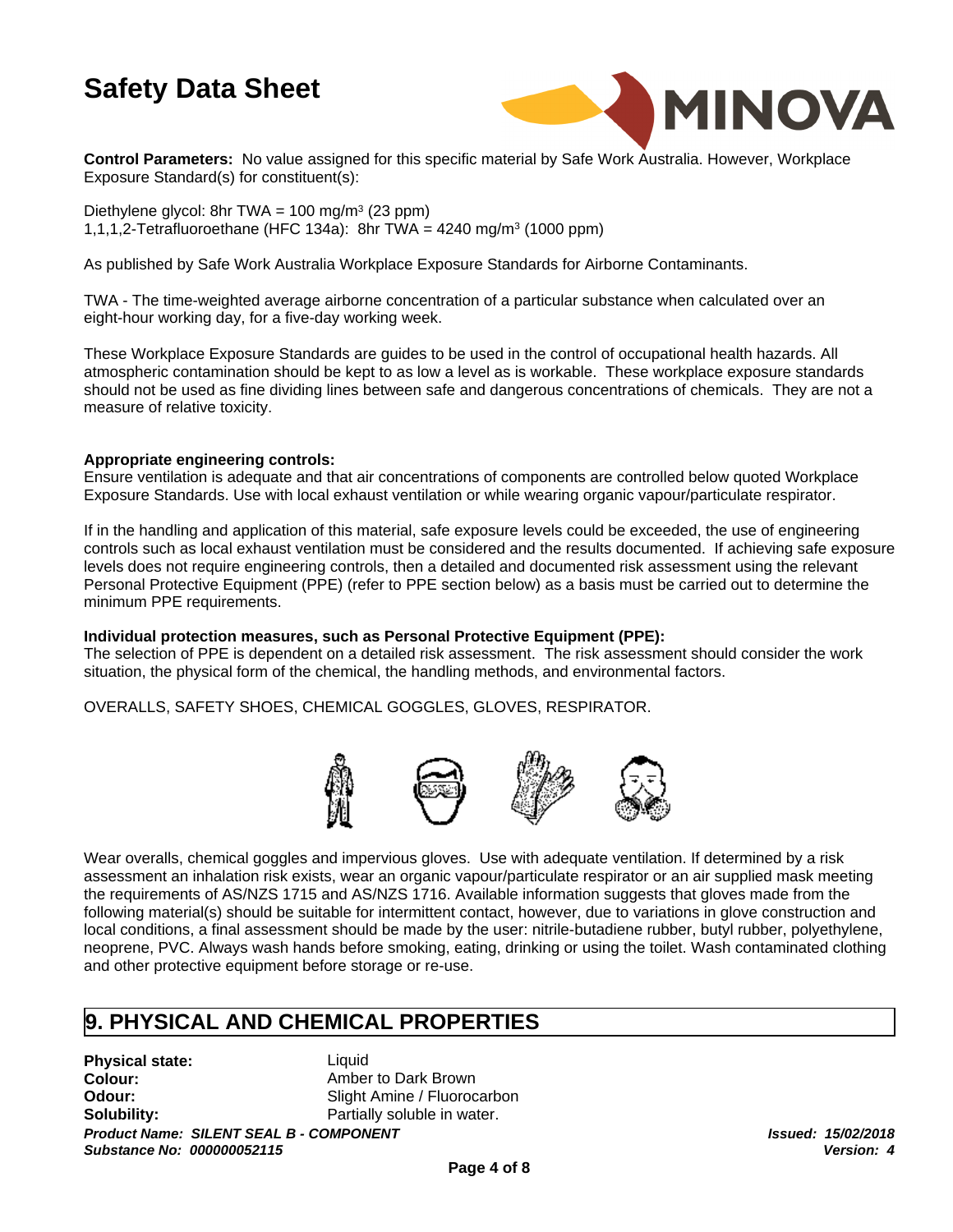

| <b>Specific Gravity:</b>                       | 1.2 @ 25°C approx.                             |
|------------------------------------------------|------------------------------------------------|
| Relative Vapour Density (air=1): Not available |                                                |
| Vapour Pressure (20 °C):                       | >345 kPa (contents under pressure); <1 mmHg at |
| Flash Point (°C):                              | >200 (estimated)                               |
| <b>Flammability Limits (%):</b>                | Not available                                  |
| Autoignition Temperature (°C):                 | Not available                                  |
| % Volatile by Weight:                          | Not available                                  |
| <b>Boiling Point/Range (°C):</b>               | -26 (propellant); >93 (liquid phase)           |
| Decomposition Point (°C):                      | Not available                                  |
| pH:                                            | Not applicable                                 |
| <b>Viscosity:</b>                              | Not available                                  |
| <b>Evaporation Rate:</b>                       | Not available                                  |

**Prancisal** *Pressure*  $(2, 4, 4)$  mmHg at 40°C (liquid phase) **Boiling Point/Range (°C):** -26 (propellant); >93 (liquid phase)

## **10. STABILITY AND REACTIVITY**

| <b>Reactivity:</b>                            | No information available.                                                                                                                                                                          |
|-----------------------------------------------|----------------------------------------------------------------------------------------------------------------------------------------------------------------------------------------------------|
| <b>Chemical stability:</b>                    | Stable under normal conditions of use.                                                                                                                                                             |
| <b>Possibility of hazardous</b><br>reactions: | Heating can cause expansion or decomposition of the material, which can lead to<br>the containers exploding.                                                                                       |
| <b>Conditions to avoid:</b>                   | Avoid exposure to heat, sources of ignition, and open flame. Avoid temperatures<br>below 16°C. Avoid temperatures above 32°C. Exposure to elevated temperatures<br>can cause product to decompose. |
| Incompatible materials:                       | Incompatible with alcohols, amines, ammonia, strong bases, metal compounds<br>and oxidising agents.                                                                                                |
| <b>Hazardous decomposition</b><br>products:   | Hydrogen cyanide. Hydrogen fluoride. Oxides of carbon. Oxides of nitrogen.<br>Aldehydes.                                                                                                           |

# **11. TOXICOLOGICAL INFORMATION**

No adverse health effects expected if the product is handled in accordance with this Safety Data Sheet and the product label. Symptoms or effects that may arise if the product is mishandled and overexposure occurs are:

| Ingestion:           | Swallowing can result in nausea, vomiting, diarrhoea, and abdominal pain.                                                                                                                                                                                                                                                                                                     |
|----------------------|-------------------------------------------------------------------------------------------------------------------------------------------------------------------------------------------------------------------------------------------------------------------------------------------------------------------------------------------------------------------------------|
| Eye contact:         | An eye irritant. May cause temporary corneal injury.                                                                                                                                                                                                                                                                                                                          |
| <b>Skin contact:</b> | Contact with skin will result in irritation.                                                                                                                                                                                                                                                                                                                                  |
| Inhalation:          | Material is irritant to the mucous membranes of the respiratory tract (airways).<br>May cause coughing, sore throat, headache, dizziness, drowsiness and possible<br>nausea. Breathing in high concentrations can produce central nervous system<br>depression, which can lead to loss of co-ordination, impaired judgement and if<br>exposure is prolonged, unconsciousness. |

**Acute toxicity:** No LD50 data available for the product.

**Skin corrosion/irritation:** Irritant. **Serious eye damage/irritation:** Irritant. **Respiratory or skin sensitisation:** Not classified.

*Product Name: SILENT SEAL B - COMPONENT Issued: 15/02/2018 Substance No: 000000052115*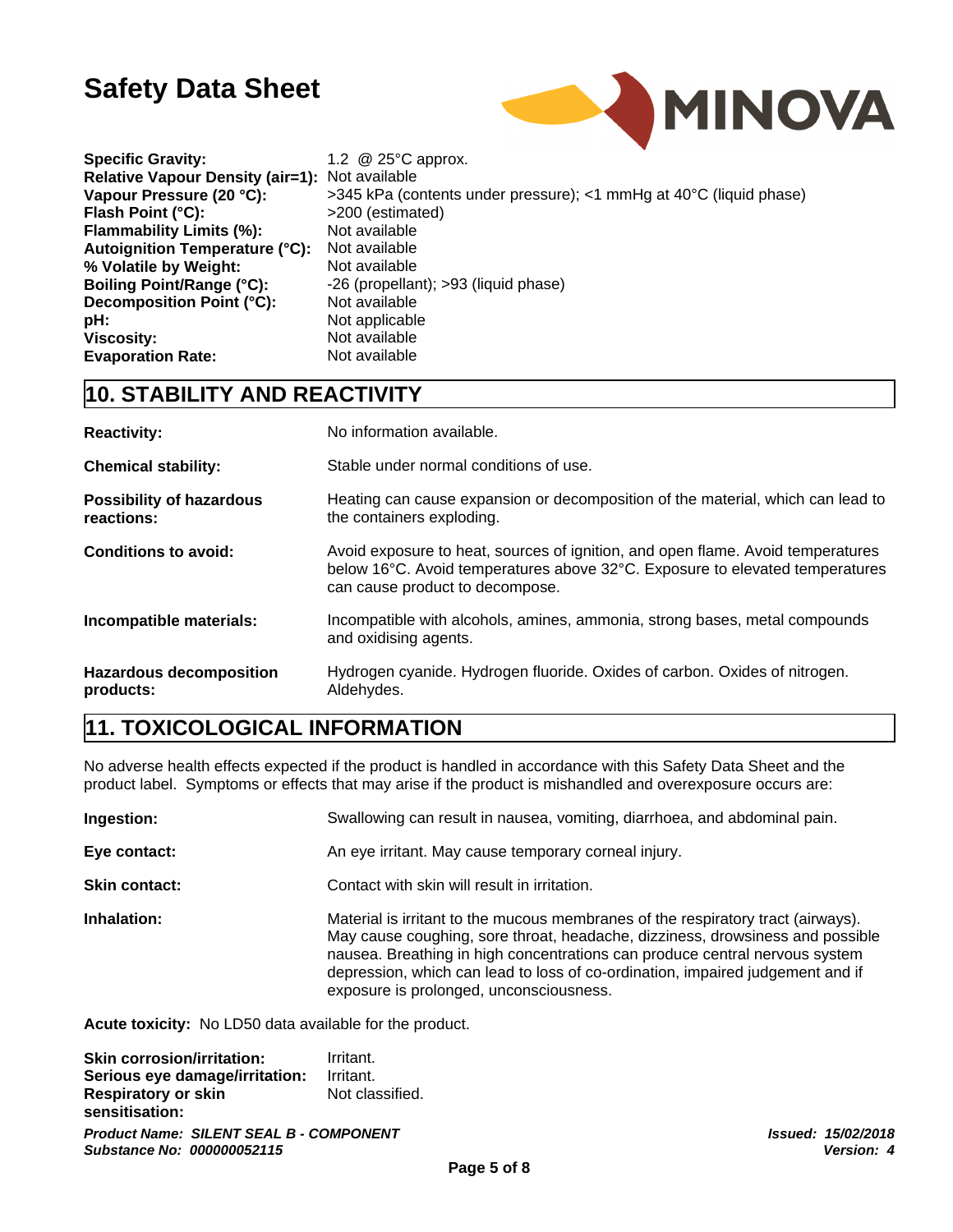

**Chronic effects:** No information available for the product.

| <b>Mutagenicity:</b>                                                 | Not classified.           |
|----------------------------------------------------------------------|---------------------------|
| <b>Carcinogenicity:</b>                                              | Not classified.           |
| <b>Reproductive toxicity:</b>                                        | Not classified.           |
| <b>Specific Target Organ Toxicity</b><br>(STOT) - single exposure:   | No information available. |
| <b>Specific Target Organ Toxicity</b><br>(STOT) - repeated exposure: | No information available. |
| <b>Aspiration hazard:</b><br>A cholinesterase inhibitor.             | No information available. |

# **12. ECOLOGICAL INFORMATION**

| <b>Ecotoxicity</b>                | Avoid contaminating waterways.         |
|-----------------------------------|----------------------------------------|
| Persistence/degradability:        | This product is readily biodegradable. |
| <b>Bioaccumulative potential:</b> | Not expected to bioaccumulate.         |
| Mobility in soil:                 | No information available.              |

# **13. DISPOSAL CONSIDERATIONS**

#### **Disposal methods:**

Refer to Waste Management Authority. Dispose of contents and container in accordance with local, regional, national, international regulations. Do not incinerate.

Wear personal protective equipment and in a well-ventilated area when handling.

1. Empty cylinders by dispensing the product into a waste container like a cardboard box or plastic bag. Depressurise the used cylinders using the dispensing unit with a new nozzle attached. Spray the product until one of the components/cylinders no longer sprays chemical.

2. Remove the nozzle and then continue to depressurise by dispensing the remaining product(s) into a waste container (a box lined with a plastic bag) that has adequate industrial liquid absorbing medium in the bottom. Dispense the residual chemicals until the pressure is down to a minimum or there are just large bubbles in the hose. 3. Close the cylinder valves completely, and then operate the dispensing unit again to empty and depressurise the

hoses. Use a 9/16" wrench and remove the hoses from the cylinders. Use caution in case there is some residual chemical and/or pressure in the hoses.

4. Invert the cylinder and point away from face. Slowly open the cylinder over the waste container to catch any residual spray.

5. Return the cylinder to an upright position. Shake the container; there should not be any sloshing of liquid. Make sure to leave valves OPEN – do not close. DO NOT PUNCTURE.

Treat as hazardous material if product is still present in the cylinder after dispensing.

## **14. TRANSPORT INFORMATION**

#### **Road and Rail Transport**

Classified as Dangerous Goods by the criteria of the Australian Dangerous Goods Code (ADG Code) for Transport by Road and Rail; DANGEROUS GOODS.



*Product Name: SILENT SEAL B - COMPONENT Substance No: 000000052115*

*Issued: 15/02/2018 Version: 4*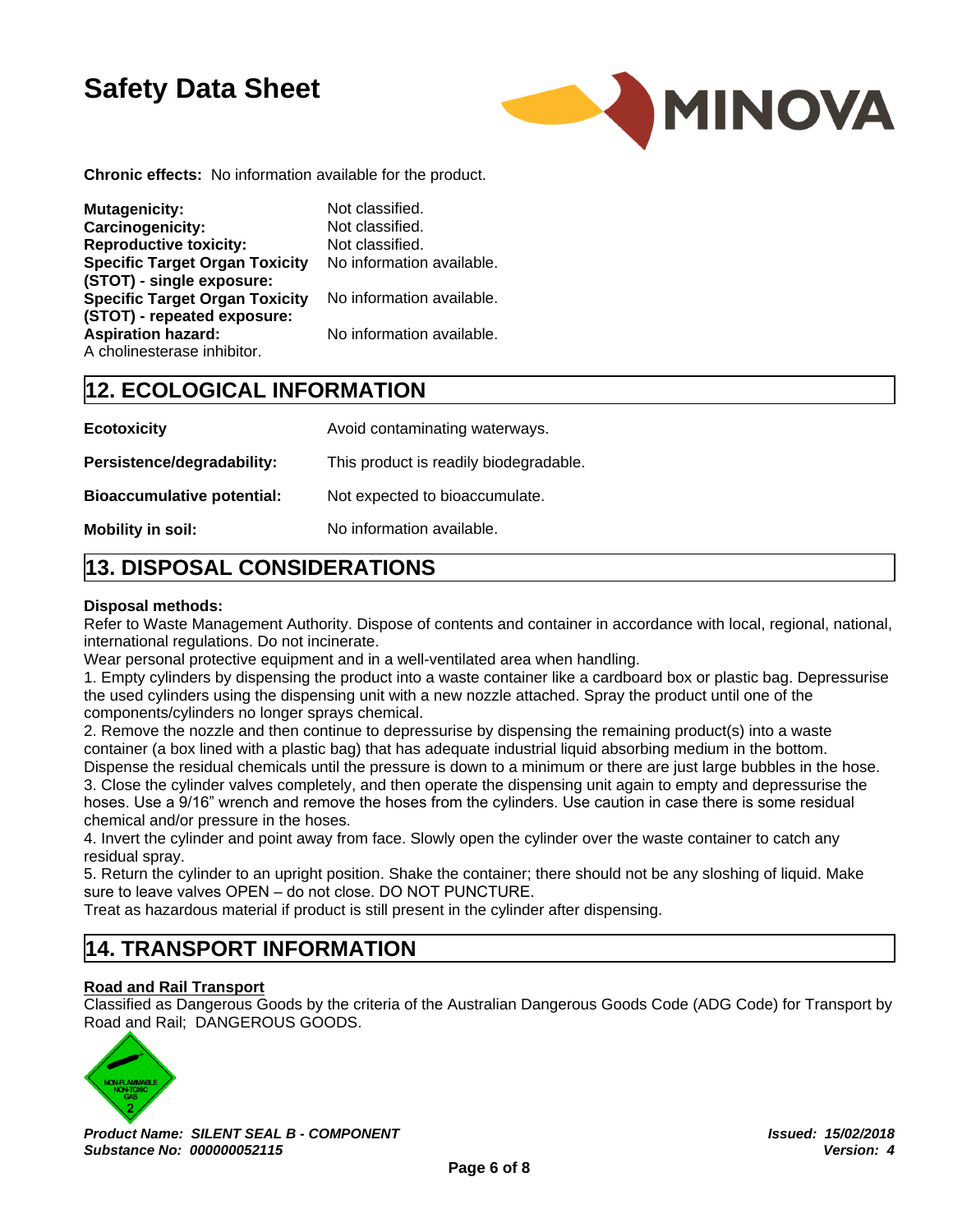

**UN No:** 3500 **Transport Hazard Class:** 2.2 Non-Flammable Non-Toxic Gas **Proper Shipping Name or Technical Name: Hazchem or Emergency Action** 2ZE **Code:**

CHEMICAL UNDER PRESSURE, N.O.S. (FLUORINATED HYDROCARBON, NITROGEN)

#### **Marine Transport**

Classified as Dangerous Goods by the criteria of the International Maritime Dangerous Goods Code (IMDG Code) for transport by sea; DANGEROUS GOODS.

| UN No:                         | 3500                                                      |
|--------------------------------|-----------------------------------------------------------|
| <b>Transport Hazard Class:</b> | 2.2 Non-Flammable Non-Toxic Gas                           |
| <b>Proper Shipping Name or</b> | CHEMICAL UNDER PRESSURE, N.O.S. (FLUORINATED HYDROCARBON, |
| <b>Technical Name:</b>         | NITROGEN)                                                 |
| <b>IMDG EMS Fire:</b>          | F-C                                                       |
| <b>IMDG EMS Spill:</b>         | S-V                                                       |

#### **Air Transport**

Classified as Dangerous Goods by the criteria of the International Air Transport Association (IATA) Dangerous Goods Regulations for transport by air; DANGEROUS GOODS.

| UN No:                         | 3500                                                      |
|--------------------------------|-----------------------------------------------------------|
| <b>Transport Hazard Class:</b> | 2.2 Non-Flammable Non-Toxic Gas                           |
| <b>Proper Shipping Name or</b> | CHEMICAL UNDER PRESSURE, N.O.S. (FLUORINATED HYDROCARBON, |
| <b>Technical Name:</b>         | NITROGEN)                                                 |

## **15. REGULATORY INFORMATION**

#### **Classification:**

This material is hazardous according to Safe Work Australia; HAZARDOUS CHEMICAL.

#### **Classification of the chemical:**

Gases under pressure - Compressed Gas Acute Oral Toxicity - Category 4 Skin Irritation - Category 2 Eye Irritation - Category 2A

### **Hazard Statement(s):**

H280 Contains gas under pressure; may explode if heated. H302 Harmful if swallowed. H315 Causes skin irritation. H319 Causes serious eye irritation.

**Poisons Schedule (SUSMP):** None allocated.

## **16. OTHER INFORMATION**

Supplier Safety Data Sheet; 12/ 2017.

This safety data sheet has been prepared by Ixom Operations Pty Ltd (Toxicology & SDS Services).